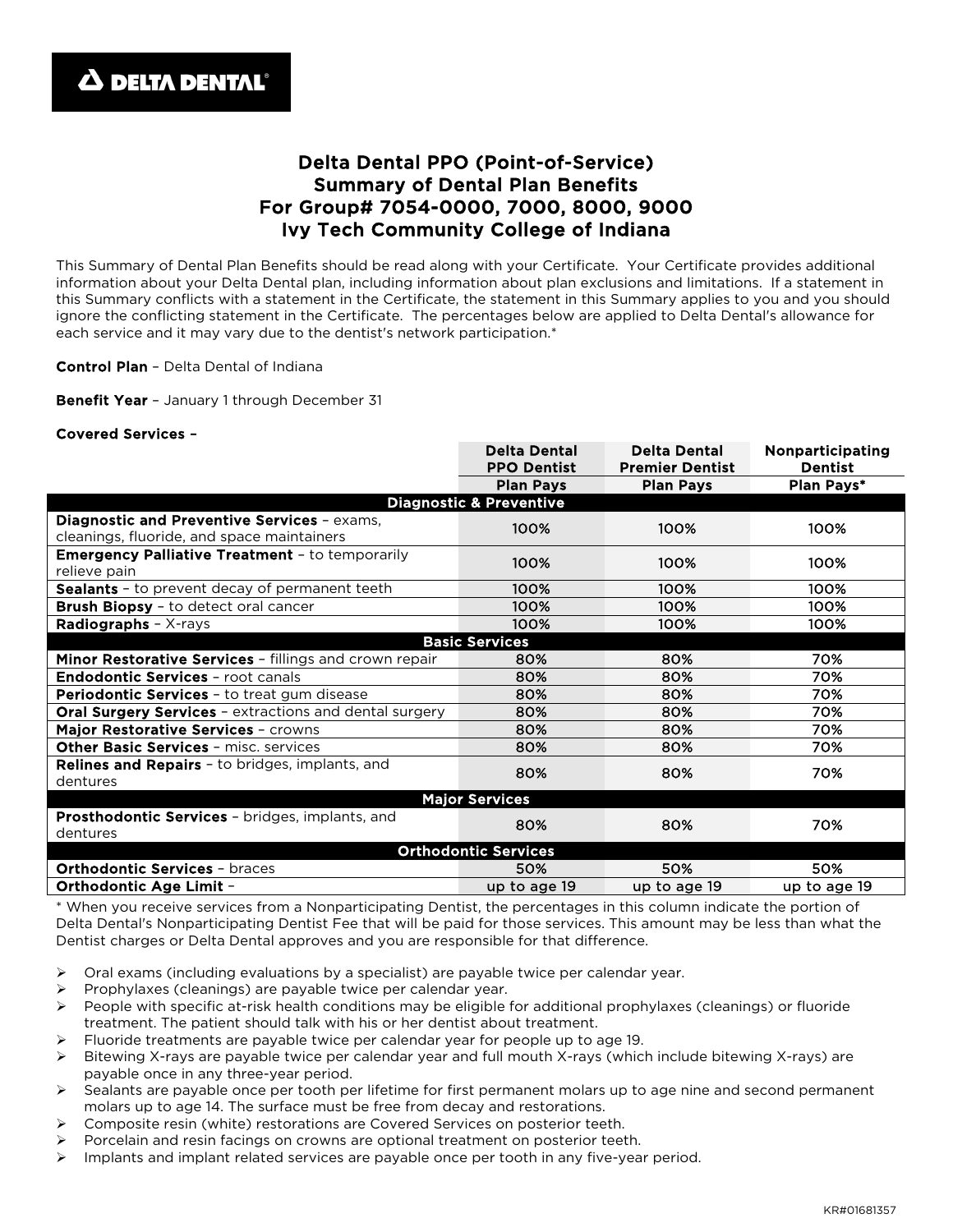Having Delta Dental coverage makes it easy for you to get dental care almost everywhere in the world! You can now receive expert dental care when you are outside of the United States through our Passport Dental program. This program gives you access to a worldwide network of dentists and dental clinics. English-speaking operators are available around the clock to answer questions and help you schedule care. For more information, check our Web site or contact your benefits representative to get a copy of our Passport Dental information sheet.

Maximum Payment - \$1,500 per person total per Benefit Year on all services except orthodontic services. \$1,000 per person total per lifetime on orthodontic services.

Payment for Orthodontic Service - When orthodontic treatment begins, your Dentist will submit a payment plan to Delta Dental based upon your projected course of treatment. In accordance with the agreed upon payment plan, Delta Dental will make an initial payment to you or your Participating Dentist equal to Delta Dental's stated Copayment on 30% of the Maximum Payment for Orthodontic Services as set forth in this Summary of Dental Plan Benefits. Delta Dental will make additional payments as follows: Delta Dental will pay 50% of the per monthly fee charged by your Dentist based upon the agreed upon payment plan provided by your Dentist to Delta Dental.

## Deductible –

Delta Dental PPO Dentist or Delta Dental Premier Dentist - \$50 Deductible per person total per Benefit Year limited to a maximum Deductible of \$150 per family per Benefit Year. The Deductible does not apply to diagnostic and preventive services, emergency palliative treatment, brush biopsy, X-rays, sealants, and orthodontic services.

Nonparticipating Dentist - \$100 Deductible per person total per Benefit Year limited to a maximum Deductible of \$300 per family per Benefit Year. The Deductible does not apply to diagnostic and preventive services, emergency palliative treatment, brush biopsy, X-rays, sealants, and orthodontic services.

\*In addition to your deductible and copayment, you may also be balance billed if the Non-Participating Dentist's fee is greater than Delta Dental's approved fee.

Waiting Period - The Waiting Period shall be as described in the Ivy Tech Community College of Indiana Health Care Plan.

Eligible People - Eligibility for benefits shall be as described in the Ivy Tech Community College of Indiana Health Care Plan.

For purposes of this Contract, employee subgroups are divided as follows: Active (0000), 75-plan (7000), regular retirees & LTD (8000) and COBRA (Consolidated Omnibus Budget Reconciliation Act of 1985) (9000).

Also eligible at your option are your legal spouse, your dependent children to the end of the month in which they turn 26.

#### Eligible Child:

1. The child has one of the following relationships to the employee or spouse:

a. A biological child; or

b. A lawfully adopted child; or

c. A stepchild of the employee for whom the employee's spouse is required by a divorce decree to provide coverage; or

d. A child for whom the employee or spouse has been legally appointed sole guardian for an indefinite period of time; and

- 2. The child is:
	- a. under age 26\*
	- b. Disabled dependent children over the currently shown eligibility age.

\* Coverage ends at the end of the month in which the child reaches age 26.

Spouses are only eligible if they qualify according to the client's working spouse rule.

You and your eligible dependents must enroll for a minimum of 12 months. Your dependents may only enroll if you are enrolled (except under COBRA) and must be enrolled in the same plan as you. Plan changes are only allowed during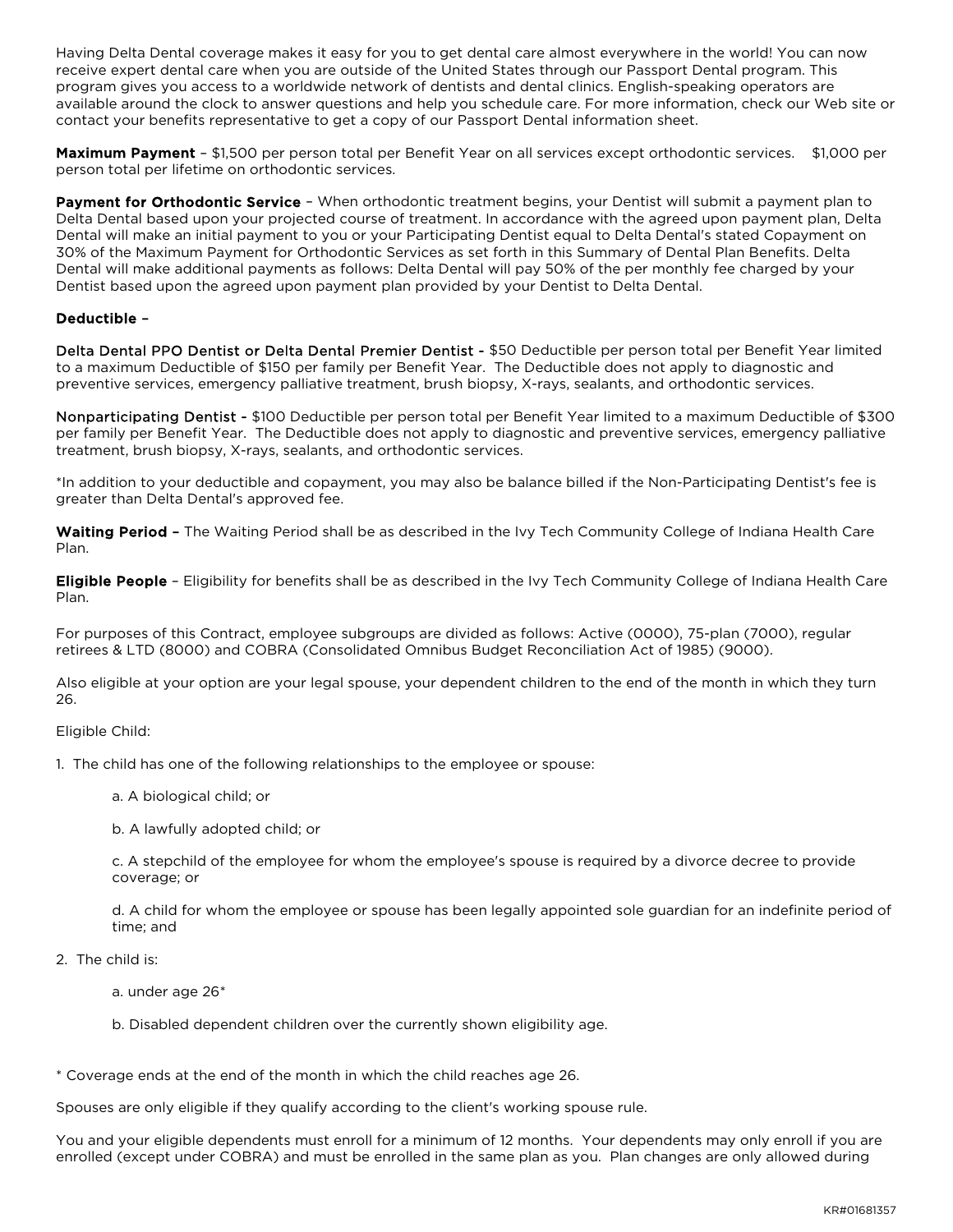open enrollment periods, except that an election may be revoked or changed at any time if the change is the result of a qualifying event as defined under Internal Revenue Code Section 125.

Coordination of Benefits - If you and your spouse are both eligible for coverage under this Contract, you must be enrolled separately on individual application cards. Your Dependent Children may only be enrolled on one application. Delta Dental will not coordinate benefits between your coverage and your Spouse's coverage if you and your Spouse are both covered as Subscribers under This Plan.

Benefits will cease on the last day of the pay period in which the employee is terminated.